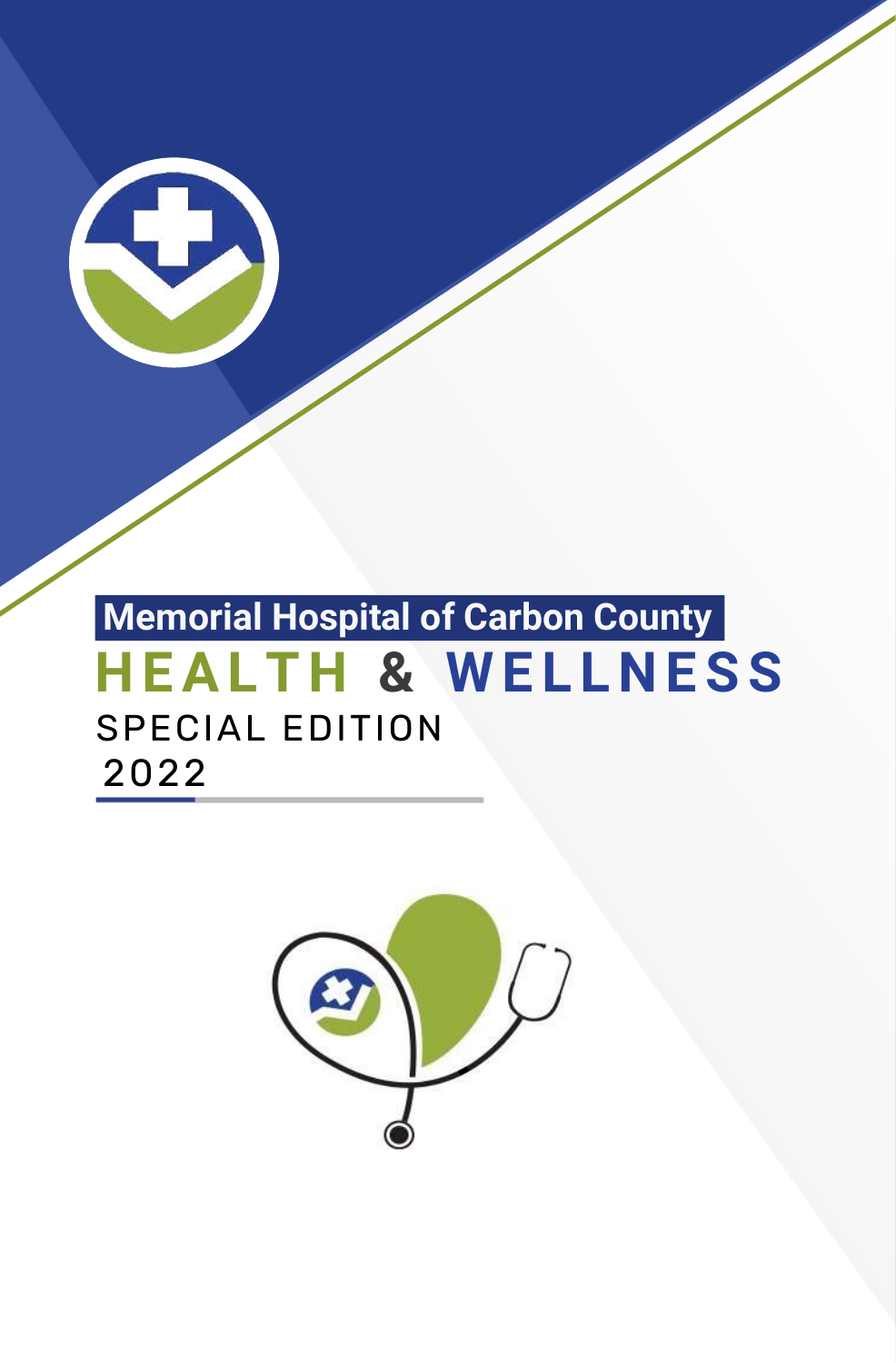### **FAMILY PRACTICE OUR FAMILY CARING FOR YOURS!**

Family medicine is a key component of community health! Memorial Hospital of Carbon County is proud to offer multiple providers and services for the benefit of you and your loved ones!

### **FAMILY MEDICINE**

**Amanda Jones** PA-C, IBCLC **Peggy Lake** APRN, FNP-C **Gary Mikesell** DO **Jennifer Wagy** DNP **Lincoln Westfall** DO **Chris Williams** MD

#### **ALLERGY SERVICES**

**Gary Mikesell** DO **Peggy Lake** APRN, FNP-C

**WEIGHT MANAGEMENT Peggy Lake** APRN, FNP-C

**MENTAL HEALTH Joanne Reints** MS, LPC, EdS

#### **OSTEOPATHIC MANIPULATION**

**Gary Mikesell** DO **Lincoln Westfall** DO

#### **PEDIATRICS**

**Patricia Shue** PNP

### **WOMEN'S HEALTH**

**Lincoln Westfall** DO

#### **DOT PHYSICALS**

**Peggy Lake** APRN, FNP-C **Jennifer Wagy** DNP

#### **LACTATION CONSULTATION**

**Amanda Jones** PA-C, IBCLC

Listed from left to right; Peggy Lake APRN FNP-C, Joanne Reints MS, LPC, EdS, Jennifer Wagy DNP, Patricia Shue PNP, Gary Mikesell DO, Chris Williams MD, Lincoln Westfall DO, Amanda Jones PA-C, IBCLC

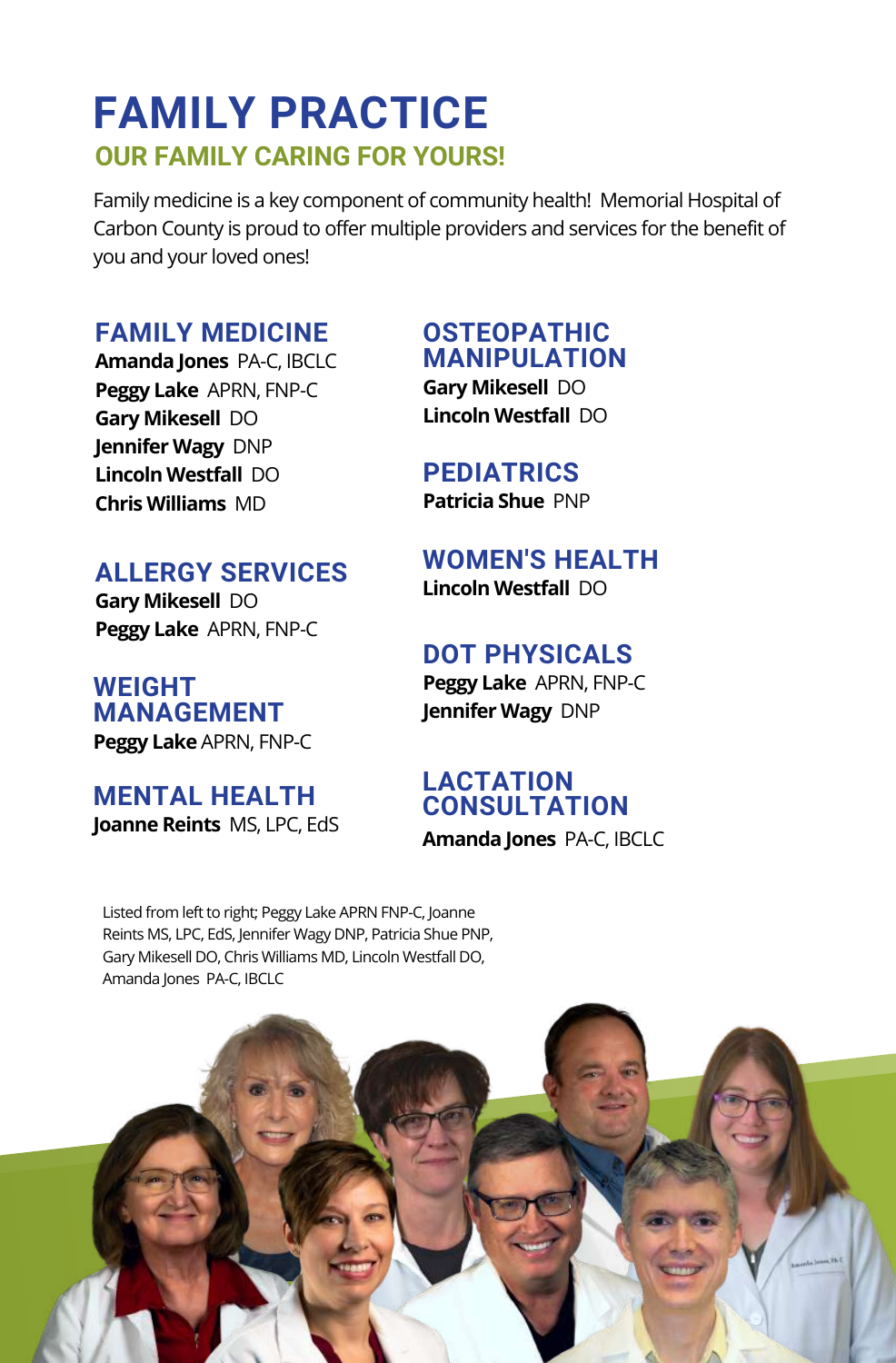# **PREVENTION IS KEY!**

Most of us are healthy and live full lives. Nevertheless, at times we pause and wonder if there might be a hidden threat or potentially dangerous health condition we should know about. Early detection and intervention are critical. We all remember having regular physicals starting at school age and continuing on and off through our adult lives. We know we need to stay current on immunizations and have regular checkups.

Highway to Health is our version of offering you a wide spectrum of periodic health screening services for a very competitive price. Designed for ages 18-64, these services are often covered by the yearly wellness benefit of most health insurance plans and are not subject to deductions.

Once you are registered in the Highway to Health program, you will receive reminders about needed examinations and immunizations. MHCC will contact you periodically to support your progress towards personal health goals. Highway to Health is offering you a health partnership for life.



### Memorial Hospital of Carbon County Highway to Health Program

**For more information about this new program, call us at (307)-324-8494 or send an email to highwaytohealth@imhcc.com.**

# **FOR YOUR FINANCIAL HEALTH...**

MHCC is pleased to announce a new partnership with NALU PAY-Pinnacle Bank which offers extended payment terms to individuals with self-pay balances. Through this service, we will be able to provide all patients with more affordable and long-term options for payment of their clinic and hospital medical bills!

-All credit scores accepted -Zero interest -Loan amounts \$500-\$15,000+ -Payments as low as \$40.00/month -Loan terms 12-60 months -No hidden costs or surprise fees -Option to pay off loan faster, without any penalties

For more information, contact the MHCC Business Office at (307) 324-8294 to learn about our full package of financial options designed with you mind!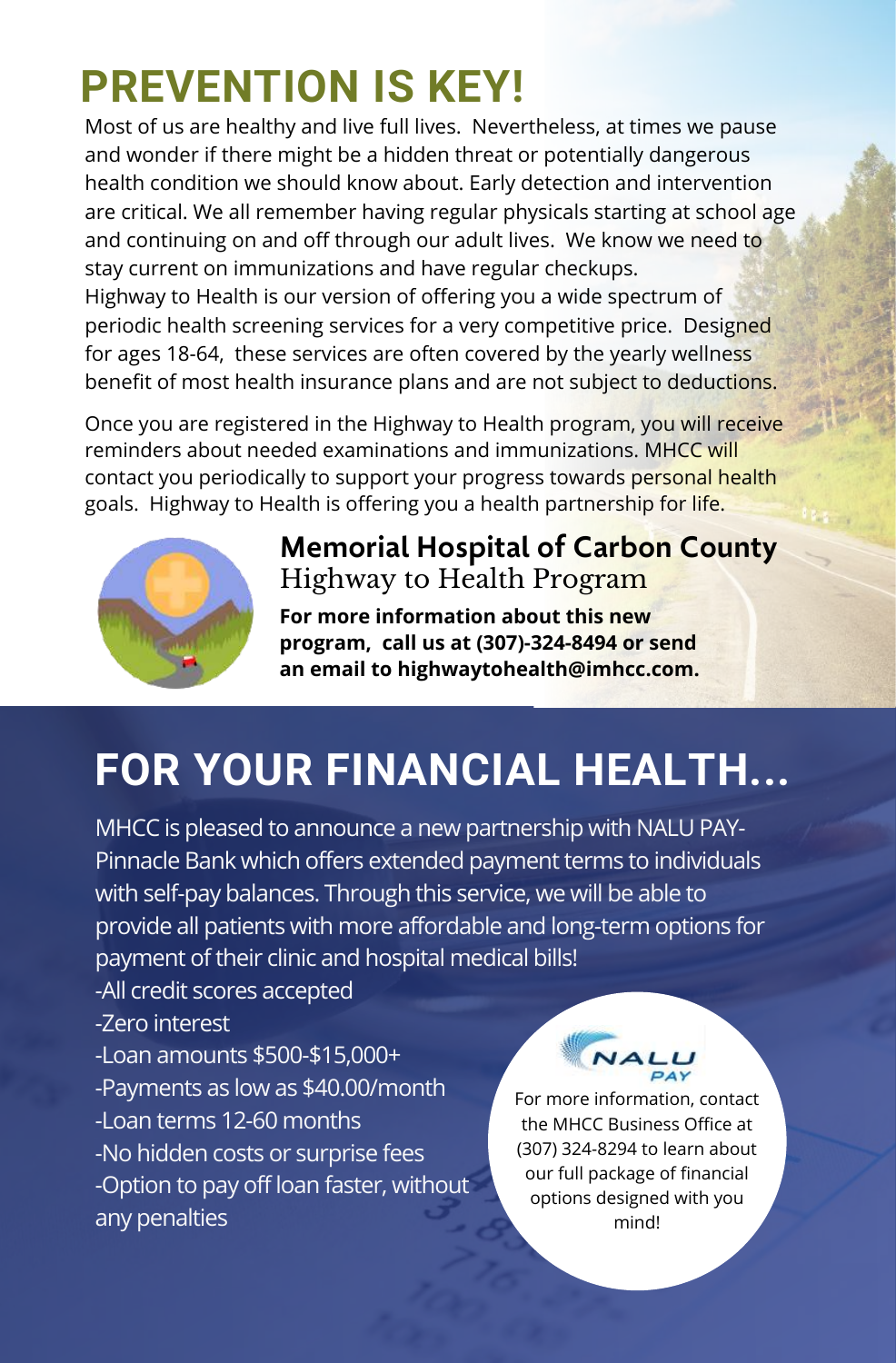## **ORTHOPEDICS REACTIVATE YOUR ACTIVE LIFESTYLE!**

One of the most valued features of Wyoming is the active lifestyle it offers! Whether it be work or play, that activity may lead to bone and joint pain and keep you from doing the things you love. That's why the MHCC Orthopedics Team carefully assesses each individual to provide an accurate diagnosis of their unique situation, and offers surgical options or alternative treatment methods that are most suited to the needs of the patient.

From total hip and knee replacements, to rotator cuff repair, MCL reconstruction, carpal tunnel, and much more, MHCC offers the most advanced orthopedic procedures, using specialized tools and equipment to provide incredible precision and accuracy. The result is resuming your active lifestyle with relief from pain and quicker recovery times. Contact the MHCC Surgical Clinic to schedule your consultation today!

**"You have a great team, and I will not hesitate to recommend your hospital as a total care facility. I made the right decision for my shoulder surgery!"**

Patti Hays \*shared with patient consent

### ANDREW JONASSEN, MD

- Joint Reconstruction Carpal Tunnel
- Joint Replacements Trauma Surgery
- Joint Arthroscopy
- 
- Hand Surgery

### DARIN ALLRED, MD

- Joint Reconstruction - Sports Injuries
- Joint Replacements - Joint Arthroscopy
- Trauma Surgery
- Shoulder Surgery

### BOB KEEL, PA-C

- Bone Health - Joint Injuries
- Broken Bones - Joint Pain
- Carpal Tunnel - Arthritis



Located at: MHCC Surgical Clinic, 606 23rd Street, Rawlins, WY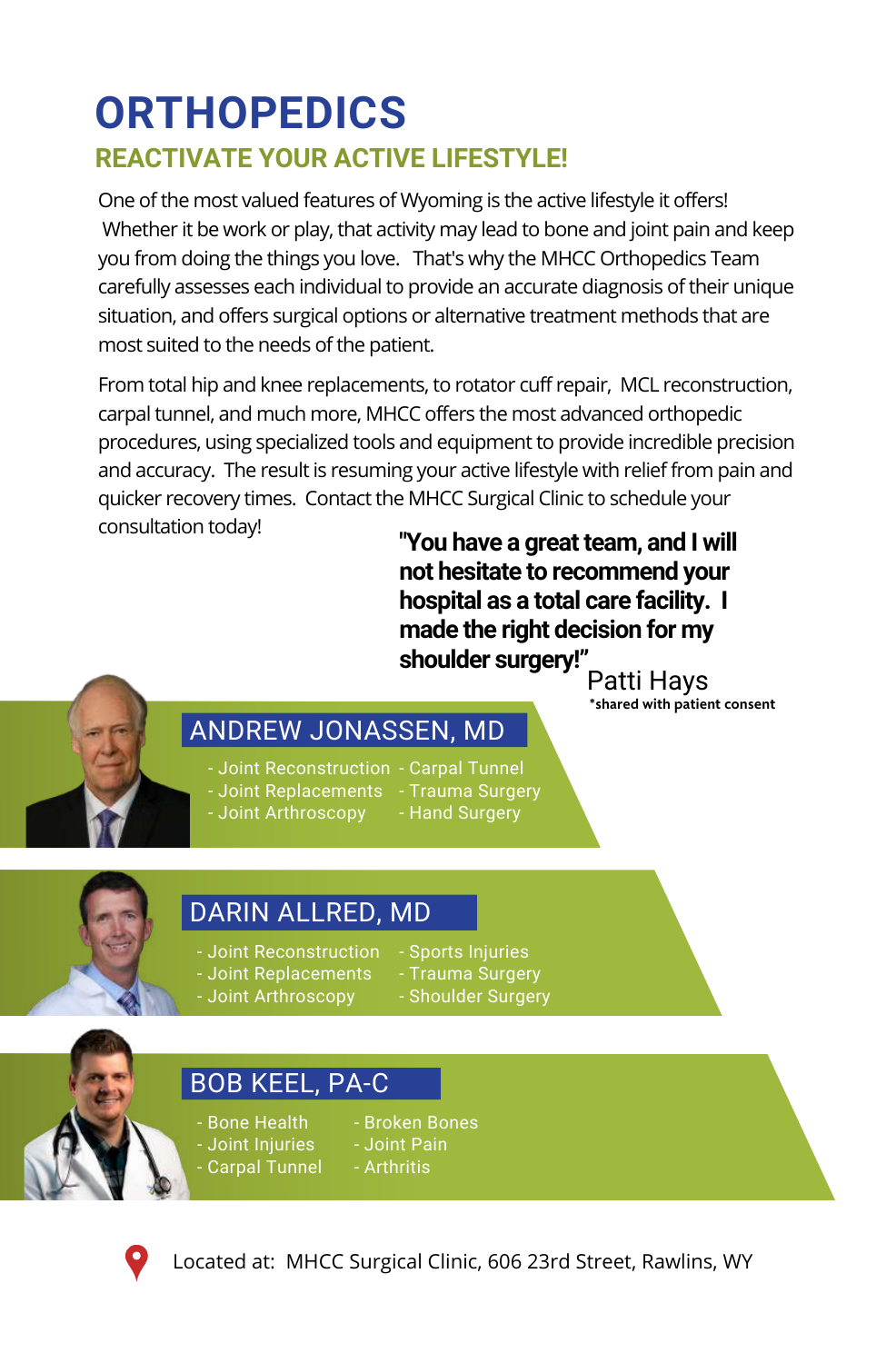# **GENERAL SURGERY**

The MHCC General Surgery Clinic is nearby to perform a variety of surgical procedures, for both life's expected and unexpected needs! Memorial Hospital of Carbon County is furnished with two state-of-the-art operating rooms where you will find equipment and advanced features you might only expect to see in larger hospitals, including robotics, video technology, and specialized sterilization units that provide additional safety precautions for the health and well being of our patients.



### **"For my surgery, I chose a medical team close to home."**

– Carrie Chizek \*shared with patient consent

#### **General Surgical Procedures:**

- **- Biopsies**
- **- Colonoscopies**
- **- Endoscopies**
- **- Hernia Repair**
- **- Mastectomies**
- **- Thyroidectomies**
- **- Vasectomies**
- **- Stomach Procedures**
- **- and much more!**



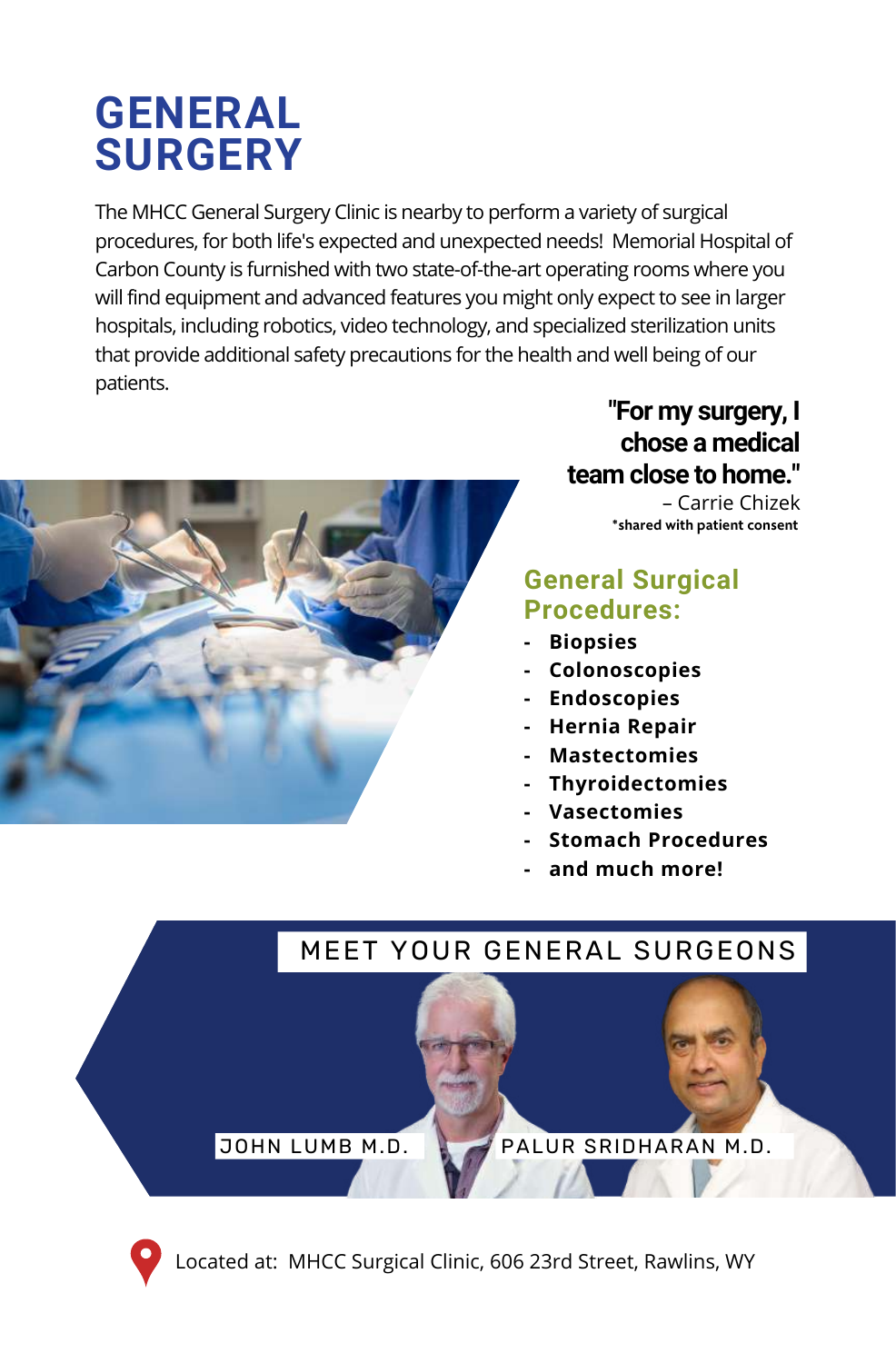# **ALLERGY SERVICES**

#### **GETTING RELIEF FROM YOUR ALLERGIES IS EASIER (AND CLOSER) THAN YOU THINK!**

If you suffer from seasonal or year-round allergy issues, you are not alone! The good news is that the MHCC Allergy Clinic offers hope and relief to allergy sufferers throughout all of Carbon County and surrounding areas!

Housed at the MHCC Family Practice Clinic-Rawlins location, our Allergy Clinic functions under the oversight of a Board Certified Allergist and under the supervision of the Allergy Services of America (ASA) Clinical Director. Our partnership with ASA enables us to offer a complete spectrum of allergy testing and immunotherapy to our patients. Best of all, in-house testing eliminates the need to wait for outsourced test results and travel for treatment!

Additionally, hometown providers Gary Mikesell, DO, and Peggy Lake, APRN-C, oversee the daily operations of the clinic and work closely with patients to identify concerns, provide a swift diagnosis, and offer customized treatment solutions, all in the safety and comfort of a trusted environment- right here, close to home.



Located inside the MHCC Family Practice Clinic at 300 3rd Street Rawlins WY, 82301 To make an appointment, please call:

### **(307) 324-8494**

Allergy Services of America, LLC "Providing compassionate and patient centered care" In partnership with

"After 25 years, I've finally got my allergies under control."

\*shared with patient consent Patty Pedersen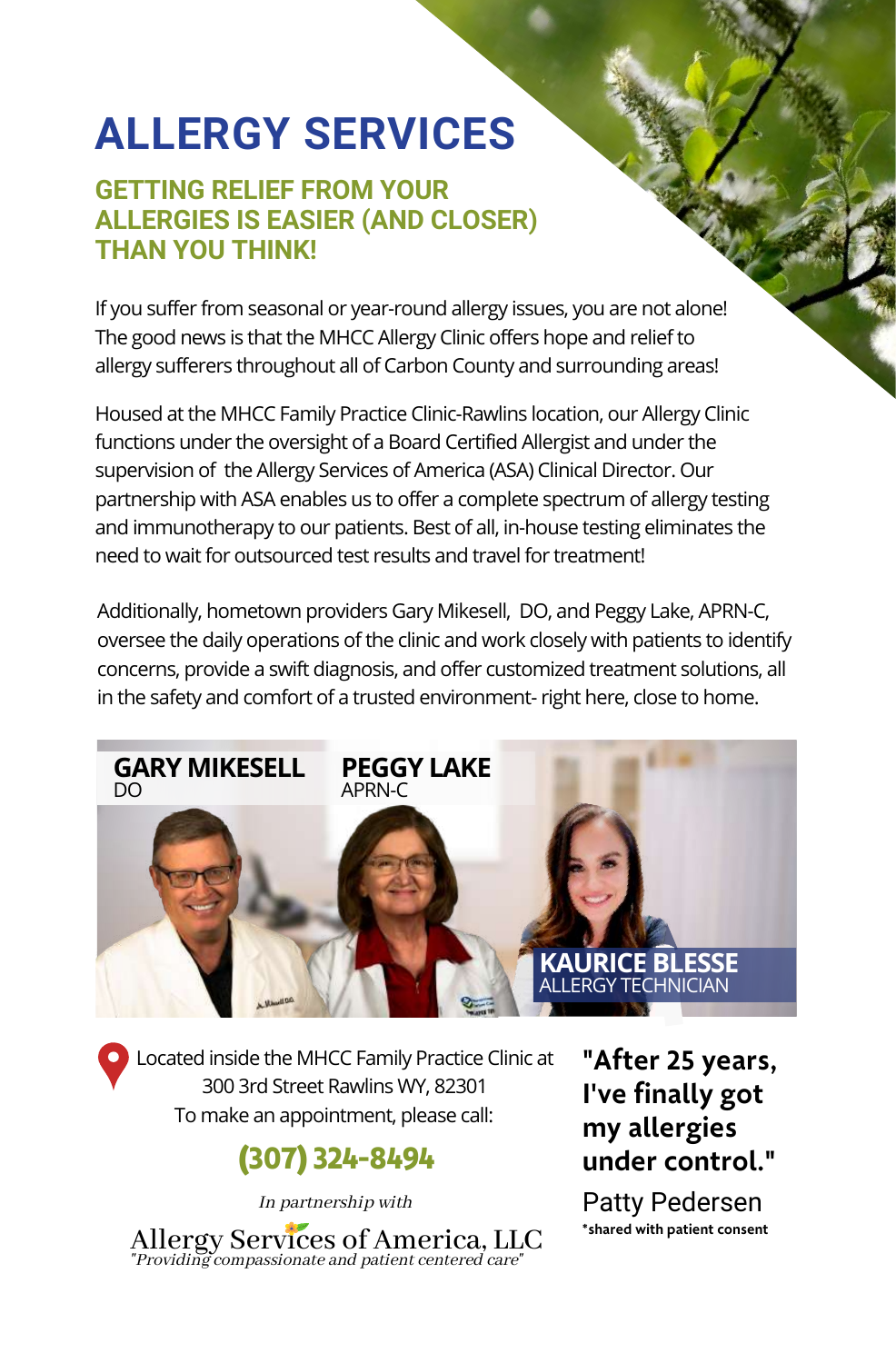# **MHCC WOMEN'S HEALTH**

#### **CREATING A PERSONAL RELATIONSHIP WITH THE WOMEN OF CARBON COUNTY!**

The MHCC Women's Clinic offers healthcare for women from adolescence through menopause and beyond.

The female body requires different healthcare needs for each stage of life. The MHCC Women's Clinic is here to guide our patients through these stages and changes, to ensure a lifetime of good health. From annual exams to high risk pregnancies and procedures, you'll find exemplary care in an inviting, supportive atmosphere!

"Hands down the most stress-free, relaxed, organized, and prepared birth plan I have had!

\*shared with patient consent Hailey Keller

Pregnancy is an exciting time in your life, and we believe in providing the highest quality care for you and your baby. We know both the joy and apprehension of pregnancy and bringing new lives into the world.

We understand the importance of the relationship between an expectant mother and her prenatal care provider, and we look forward to being beside our patients each step along the journey toward a healthy and happy birth.

Our physicians provide obstetrical care starting before conception, through pregnancy, and the postpartum period. In addition, Amanda Jones, PA-C, IBCLC, is a Board Certified Lactation Consultant and can assist you with all of your breastfeeding questions and needs!

#### **MHCC Women's Clinic (307) 324-9098**

#### **MHCC OB Department (307) 324-8249**

Located at: Memorial Hospital of Carbon County, 2221 West Elm Street, Rawlins, WY

#### JENNIFER MOTLEY, M.D.

GREGORY TANNER, M.D.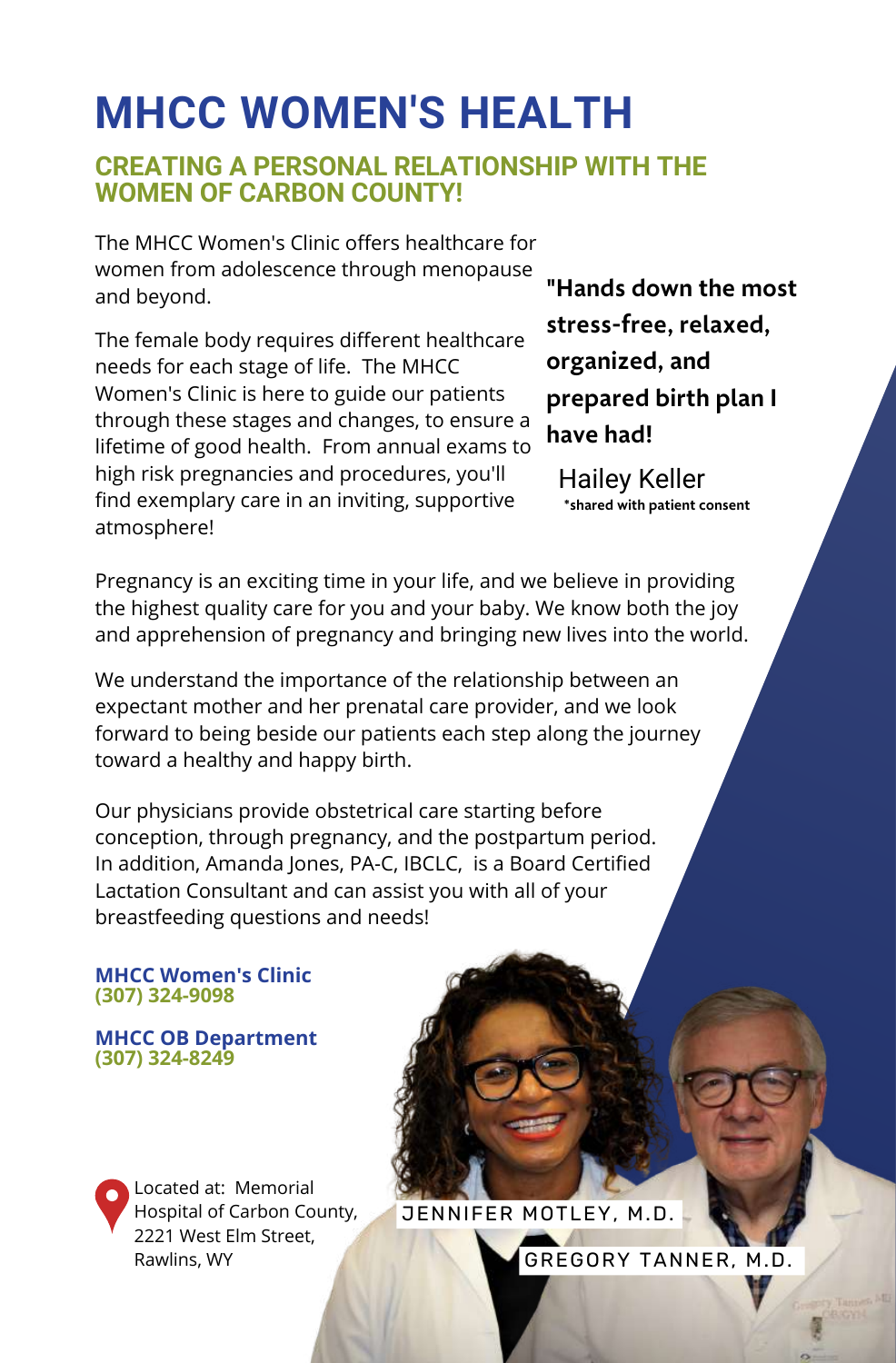# **ADDITIONAL SERVICES RIGHT HERE, CLOSE TO HOME!**

# **IMAGING**



The MHCC Radiology Department features a highly trained, knowledgeable and friendly team, supported by the latest imaging technology available. Services include 3D mammography, ultrasound, MRI, CT, Therapeutic Injections, and Fluoroscopy, with Nuclear Medicine and Dexa Scan being added in early 2022. Call 307-324-8381 to see how the Radiology team at MHCC can help you!

Memorial Hospital of Carbon County offers a full service clinical laboratory with state-of-the-art laboratory analyzers to help diagnose and treat a variety of illnesses. Highly trained, professional staff are skilled in all disciplines of laboratory medicine, such as hematology, coagulation, chemistry, urinalysis, blood transfusion, serology, and microbiology. The laboratory is located on the first floor and offers outpatient draws from 7:30am to 5:00pm Monday-Friday and 9:00am to 12:00pm on Saturdays. Appointments can be made by calling 307-324-8312 .



**LABORATORY**

# **THERAPY SERVICES**



Memorial Hospital of Carbon County and Fremont Therapy Group have partnered together to provide a wide range of physical therapy and rehabilitation services to the residents of Carbon County. Through this collaboration, locations in both Rawlins and Saratoga means access to these services has never been easier!

Contact Fremont Therapy Group at 307-370-9175 to learn more and schedule your appointment today!



Memorial Hospital &

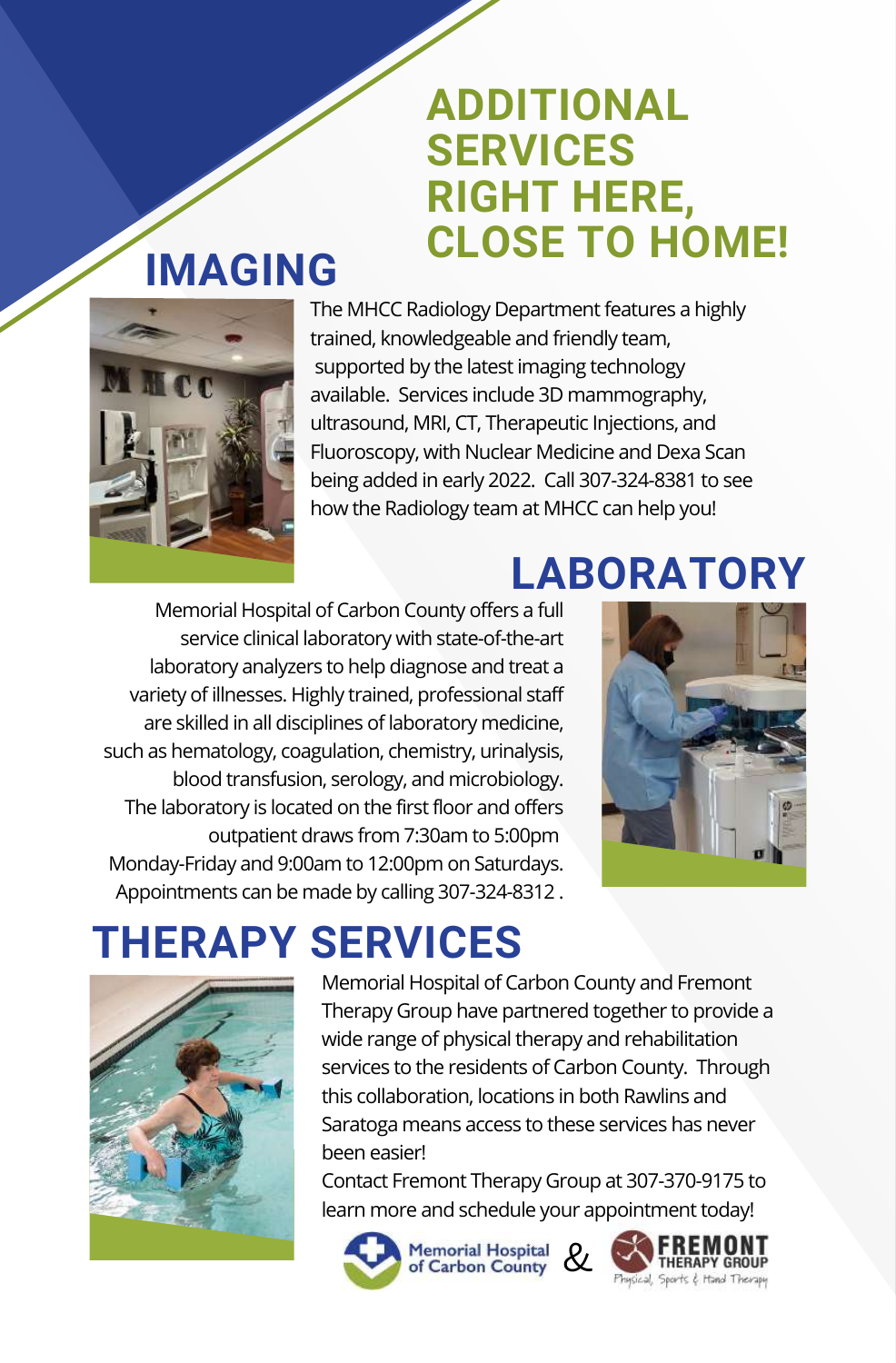

#### **M E M ORIAL H OSPITAL OF CARBO N COU N TY**

 $\overline{2221}$  ELM STREET RAWLINS WY ( 3 0 7 ) 3 2 4 - 2 2 2 1

**Clinic Quick Reference Guide!**

#### **M H CC FA M I LY PRACTICE CL I N IC**

**FAMILY MEDICINE** 

**ME N TAL H EAL T H** 300 3RD STREET RAWLINS WY ( 3 0 7 ) 3 2 4 - 8 4 9 4

#### **M H CC FA M I LY PRACTICE CLINIC-H A N N A**

1008 FELDSPAR CT HANNA WY ( 3 0 7 ) 3 2 5 - 6 5 9 6

#### **M H CC SURGICAL CL I N IC**

#### **G E N ERAL S U R G ERY ORT HOPE D ICS PAI N MA N A G EME N T**

606 23RD STRFFT RAWIINS WY ( 3 0 7 ) 3 2 4 - 6 0 2 2

#### **M H CC W O M E N 'S CL I N IC**

2221 ELM STREET (2ND **FLOOR) RAWLINS WY** ( 3 0 7 ) 3 2 4 - 9 0 9 8

#### **M H CC AL L ERGY CL I N IC**

300 3RD STREET RAWI INS WY ( 3 0 7 ) 3 2 4 - 8 4 9 4

#### **M H CC H EALT H CE N TER - PLATTE VAL L EY**

**FAMI LY ME D ICI N E P H YS ICAL T H ERAPY**

1504 S RIVER STREET SARATOGA WY ( 3 0 7 ) 3 2 6 - 3 5 8 0

#### **M H CC VISITI N G SPECIAL ISTS CL I N IC**

2012 ELM STREET RAWLINS WY ( 3 0 7 ) 3 2 4 - 8 2 4 7

#### **Follow Us on Social Media!**



**FACEBOOK** www.facebook.com/MHCCWyoming



**I N S TA G RAM** www.instagram.com/wymhcc

**YOU T U BE** Memorial Hospital of Carbon County

#### Spanish speaking services are available!

¡Servicios de habla española disponibles! El Dr. Lincoln Westfall y Amanda Jones, PA-C, se encuentran en la oficina de MHCC Family Pracitce Rawlins, hablan español y están disponibles para ofrecer los servicios médicos que necesita. La oficina de negocios de MHCC también puede responder cualquier pregunta sobre finanzas, facturación o seguros que pueda tener. Para programar una cita con el Dr. Westfall o Amanda Jones, llame al 307-324-8494. Para consultas sobre facturación, llame al 307-324-8294.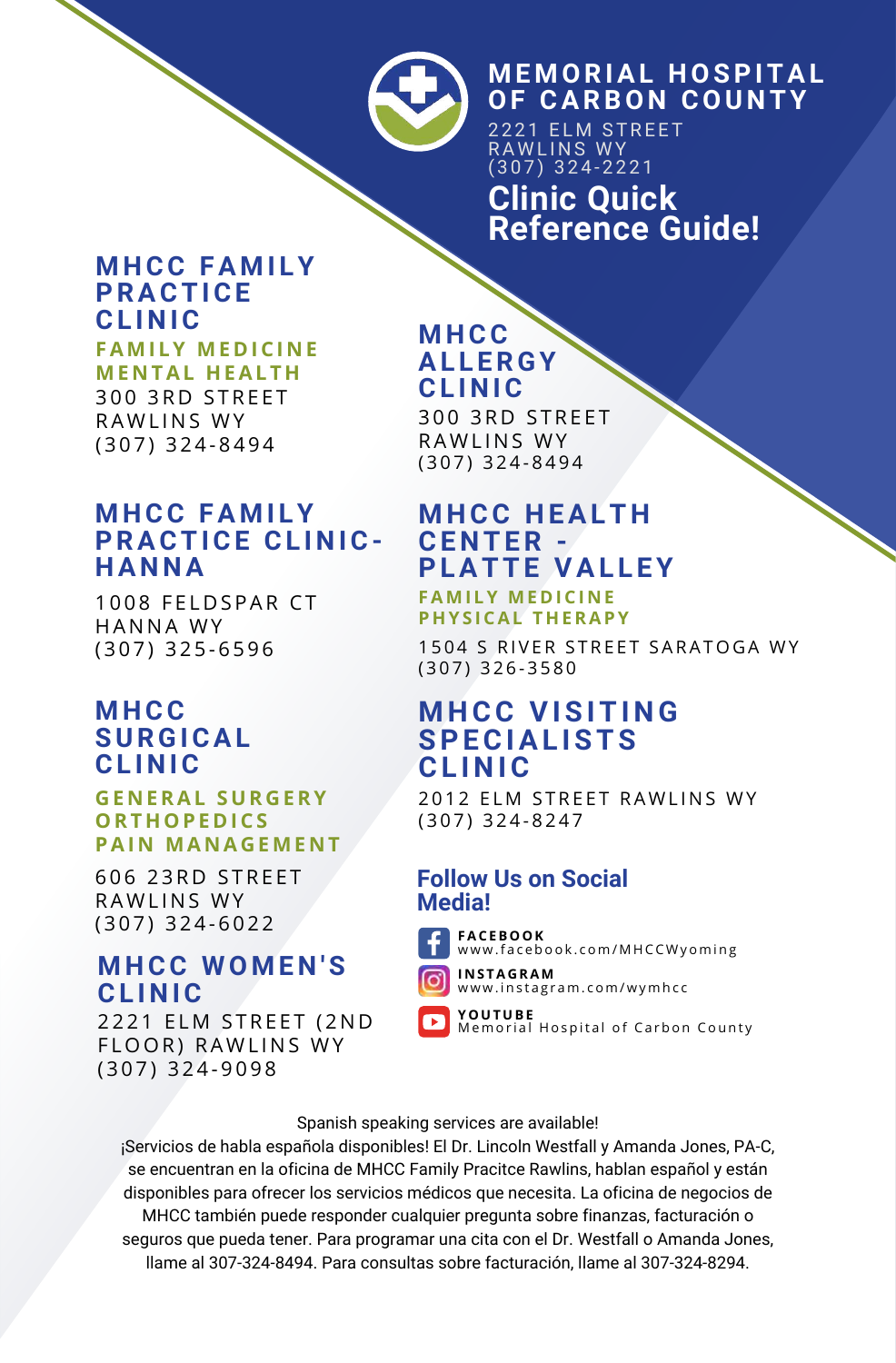# **Great Care Happens Every Day at MHCC!**



### We are so thankful to have such amazing patients!

At Memorial Hospital of Carbon County, we believe in treating every patient like a member of our own family. We understand the importance of compassion, as well as expertise, when it comes to serving the people of this community and caring for the unique health needs of each individual who walks through our doors.

We appreciate the trust that our patients and their families instill in us every day. It is our pleasure to share some of the amazing stories we've heard from the people of this community about the care they've received at Memorial Hospital of Carbon County, and it is our honor every single day to continue providing the great care we know this community expects and deserves from their hometown hospital.

Visit imhcc.com/patient-testimonials to read more about some of the great care happening at our hospital every day!

### 307-324-2221

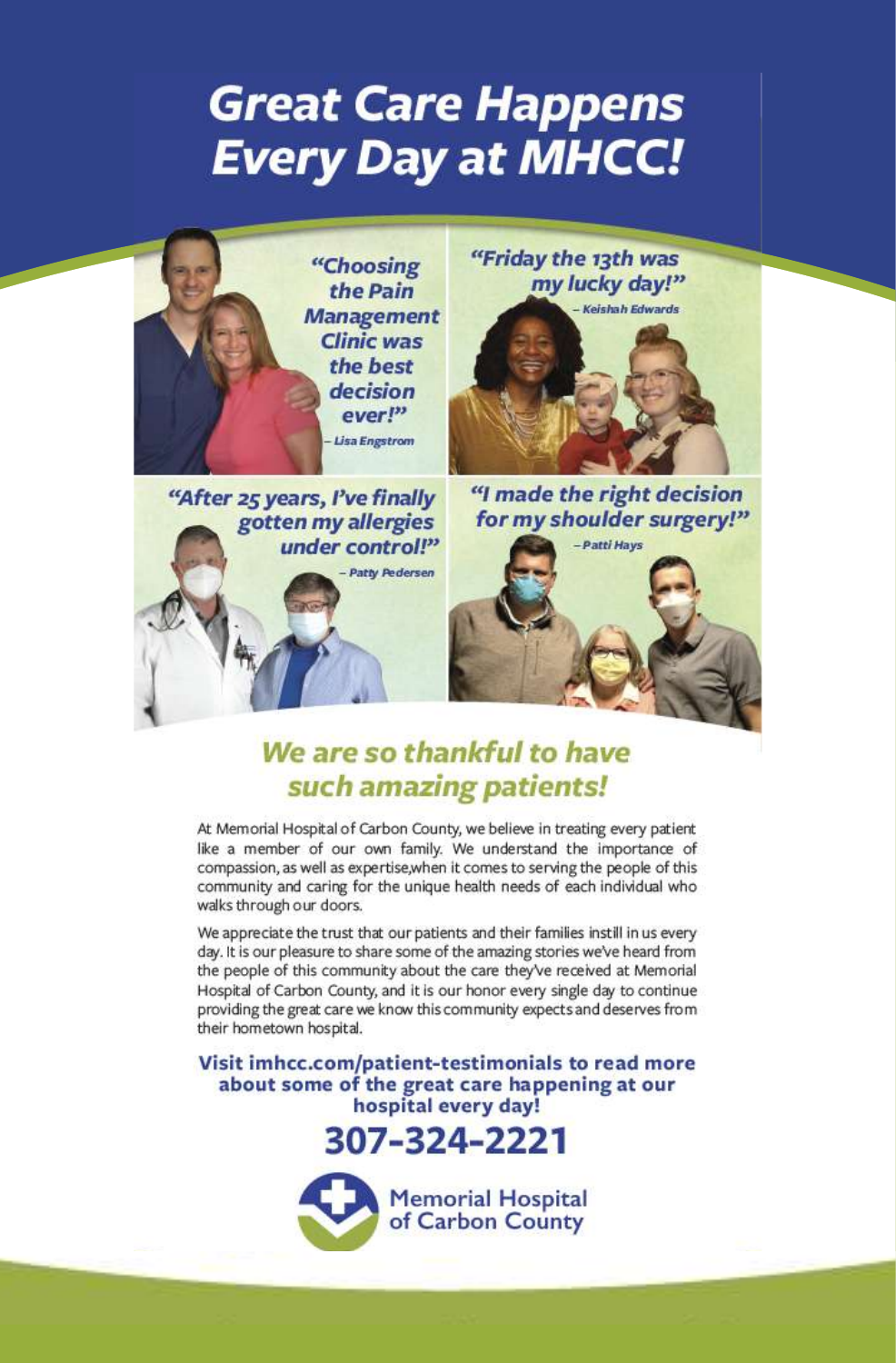#### Memorial Hospital of Carbon County is proud to recognize the following small businesses as sponsors of this publication!